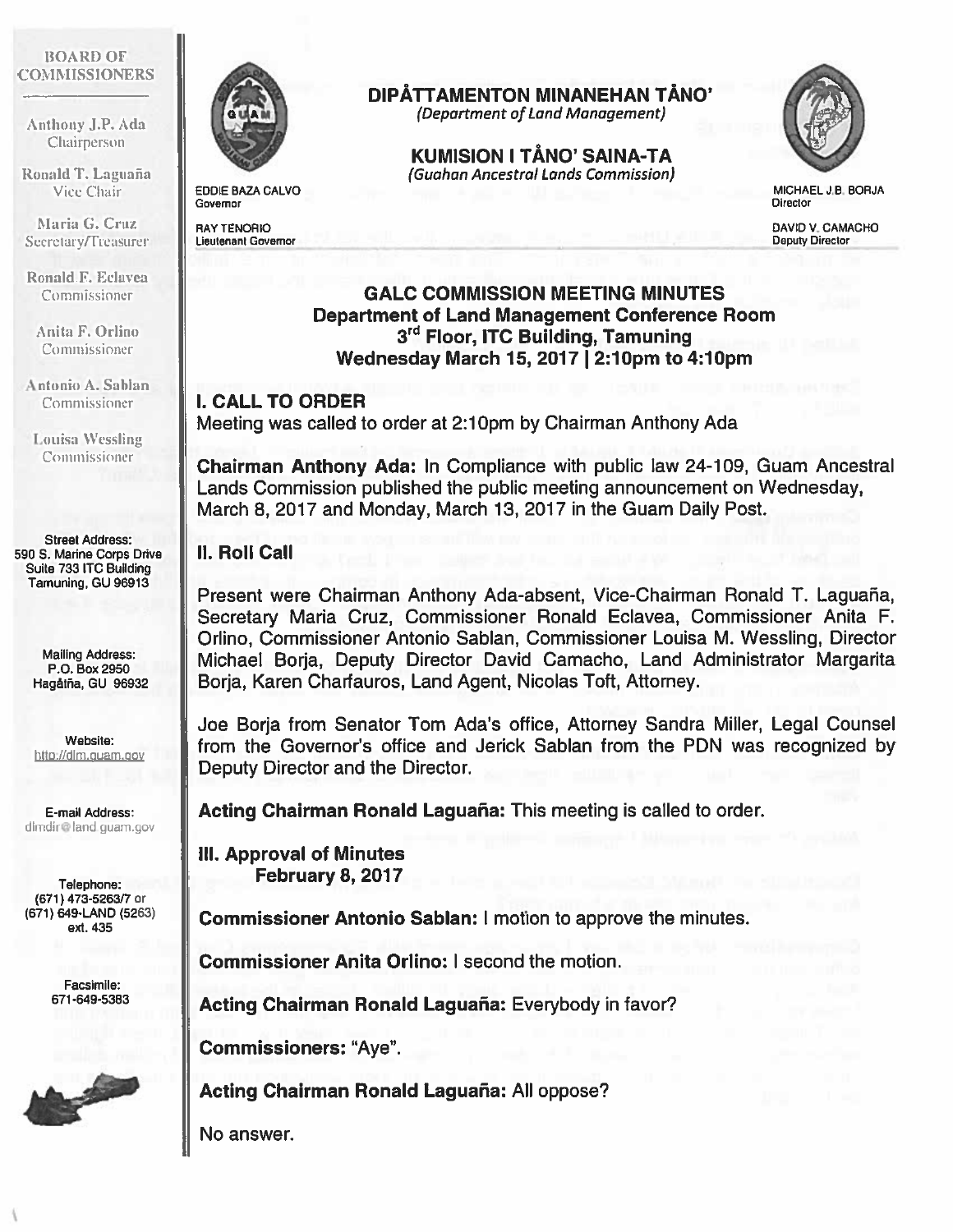Acting Chairman Ronald Laguaña: The minutes have been accepted.

#### IV OLD BUSINESS Court Cases

Acting Chairman Ronald Laguaña: We move to item number 4, court cases.

Commissioner Anita Orlino: I move to authorize the Director to provide <sup>a</sup> global settlement for all properties held by the Torres trust. This global settlement is for 2 million dollars and if accepted by the Torres trust it shall move out legal matters before the courts thereby deeming all such properties free and clear.

#### Acting Chairman Ronald Laguaña: Is that <sup>a</sup> motion?

Commissioner Anita Orlino: Yes, the motion is to provide <sup>a</sup> global settlement for all properties held by the Torres trust.

Acting Chairman Ronald Laguaña: Is there <sup>a</sup> second on the motion? I don't hear <sup>a</sup> second on the motion, the motion fails. Is there <sup>a</sup> written formal presentation on that matter Ms. Orlino?

Commissioner Anita Orlino: No. I think we should work on this; time and time again things will complicate more, if we lose on this case we will have to pay on all court fees and that will deplete the land trust money. We have almost five million and I don't want to see that money depleted because of this case. We worked hard for this money to compensate people and I feel bad that we have not finished the rules and regulations that is in relation to this. Could you imagine if we had to pay all court settlements and court fees regarding this matter?

Commissioner Maria Cruz: I am not closed to negotiations but I think we should involve our Attorney in any negotiation whether it be to negotiate money that is not <sup>a</sup> problem but we really need to ge<sup>t</sup> our Attorney involved.

Commissioner Ronald Eclavea: Form what I understand from our legal counsel there is no formal offer. That is my hesitation right now there has to be <sup>a</sup> formal offer in order for it to be valid.

Acting Chairman Ronald Laguaña: Nothing in writing.

**Commissioner Ronald Eclavea:** No formal offer and that is what is confusing me there is none Are we voting on here say or <sup>a</sup> formal offer?

Commissioner Antonio Sablan: I am in agreemen<sup>t</sup> with Commissioners Cruz and Eclavea. It behooves me to hear someone say that we will lose everything we got; I feel that is not true at all. And to say let us receive 2 million and give away 19 million. Based in the presentations and what have reviewed the Torres had no rights to this property and I feel that this was <sup>a</sup> big mistake and the Torres went right to probate court. I know that if I was there I would have been fighting vehemently against the issuance of the deed <sup>I</sup> just can't see myself giving away 19 million dollars for a token 2 million dollars. I guess there needs to be more discussion but right now these are my thoughts.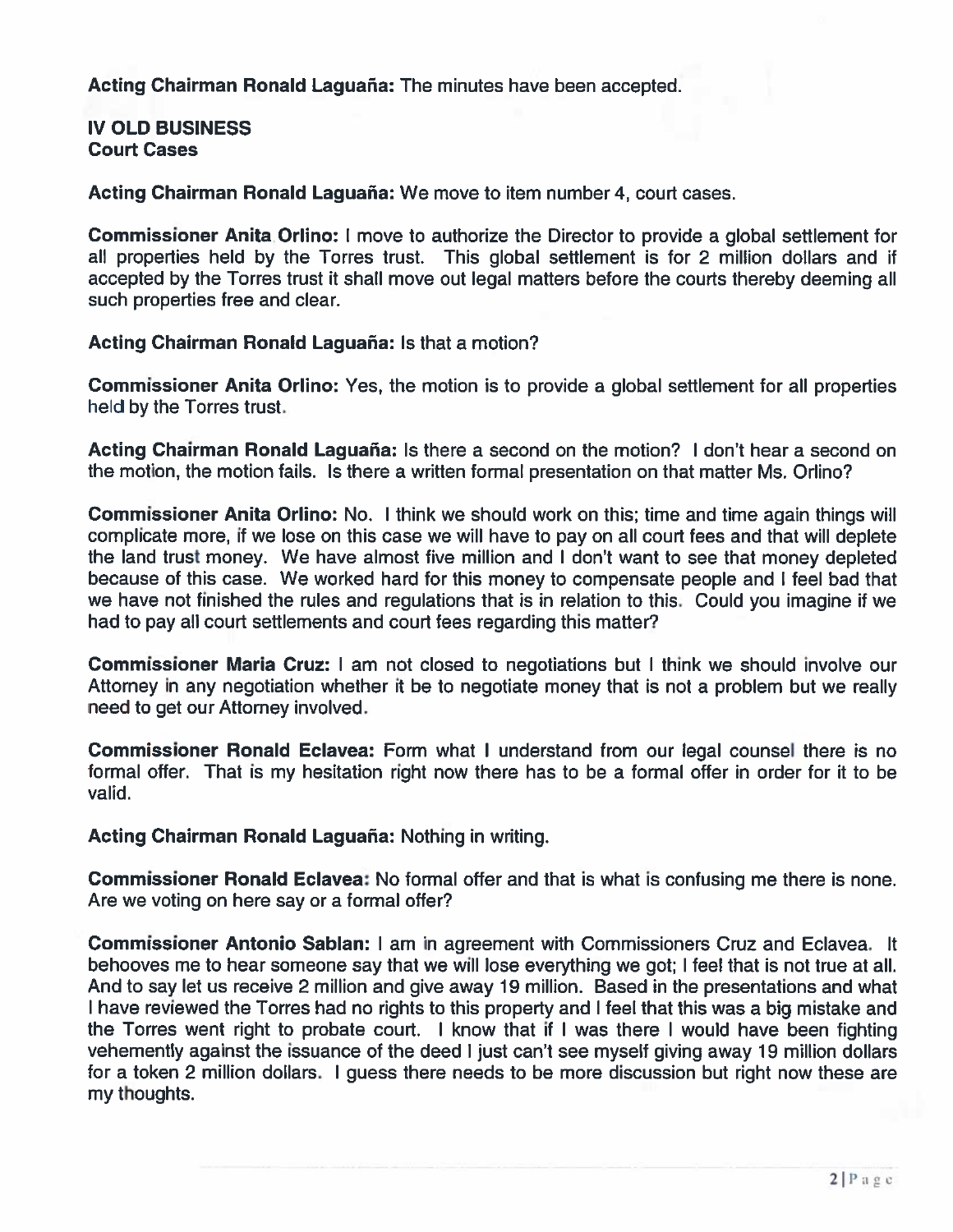Commissioner Maria Cruz: Again, I want to reiterate that I am not closed to negotiations whatever the amount is but we need to ge<sup>t</sup> our Attorney involved.

Commissioner Louisa Wessling: I just want to state for the record that I concur with Commissioners Cruz, Eclavea and Sablan at this point feel given the presentation that the chronology of history there is <sup>a</sup> lot of cloud here based on what was presented and from my own research they was no right to title to the original party in this case. The record shows they have no to the title in also regarding the 2 million dollars we are hearing this through third parties, is there really <sup>a</sup> settlement offer, no! There is nothing to discuss at this point because there is no formal offer and we do need legal counsel before we can discuss anything.

Commissioner Antonio Sablan: Just for clarification we are talking about...........?

Acting Chairman Ronald Laguaña: Attorney Highsmith.

Commissioner Ronald Eclavea: I would like to see <sup>a</sup> formal offer given to our legal counsel and presented to the board.

Acting Chairman Ronald Laguaña: From what I see here today the majority is not in favor of the action you presented today Ms. Orlino, and I too concur with them and I do feel we need an official offer, <sup>a</sup> formal presentation in writing and I would like legal counsel to be here to advise us on the matter. I think we should table this and call him in.

Commissioner Maria Cruz: I want to make it clear that we need to involve our Attorney.

Acting Chairman Ronald Laguaña: So we clarify that it should be presented to our Attorney.

Director Michael Borja: Do you want to move on that where you have your Attorney obtain <sup>a</sup> formal reques<sup>t</sup> to settle? Between the both of them to discuss this that is what you are asking them to do.

Acting Chairman Ronald Laguaña: You want us to table this until our Attorney is present, representing us in the trust case.

Director Michael Borja: No. You are all in concurrence that you want your Attorney to make <sup>a</sup> connection to the other side to determine formally that they want to do settlement so do you want them to do this on your behalf to begin the discussion.

Commissioner Antonio Sablan: I would say the offer come through the Attorney or comes through us directly then we call in our Attorney for consultation, either route is fine and again I move that we don't make <sup>a</sup> decision until major consultation with legal counsel. The other parties are very sophisticated people it behooves me as to what is in their agenda.

Commissioner Maria Cruz: I want to remind the commissioners that in September 2006 when the situation was brought up that they went to probate and not civil court we voted to go to court we voted not to make changes to our decision and continue to go to court this will be our third decision to go to court or we negotiate.

Commissioner Antonio Sablan: What was the offer back then, 2 million?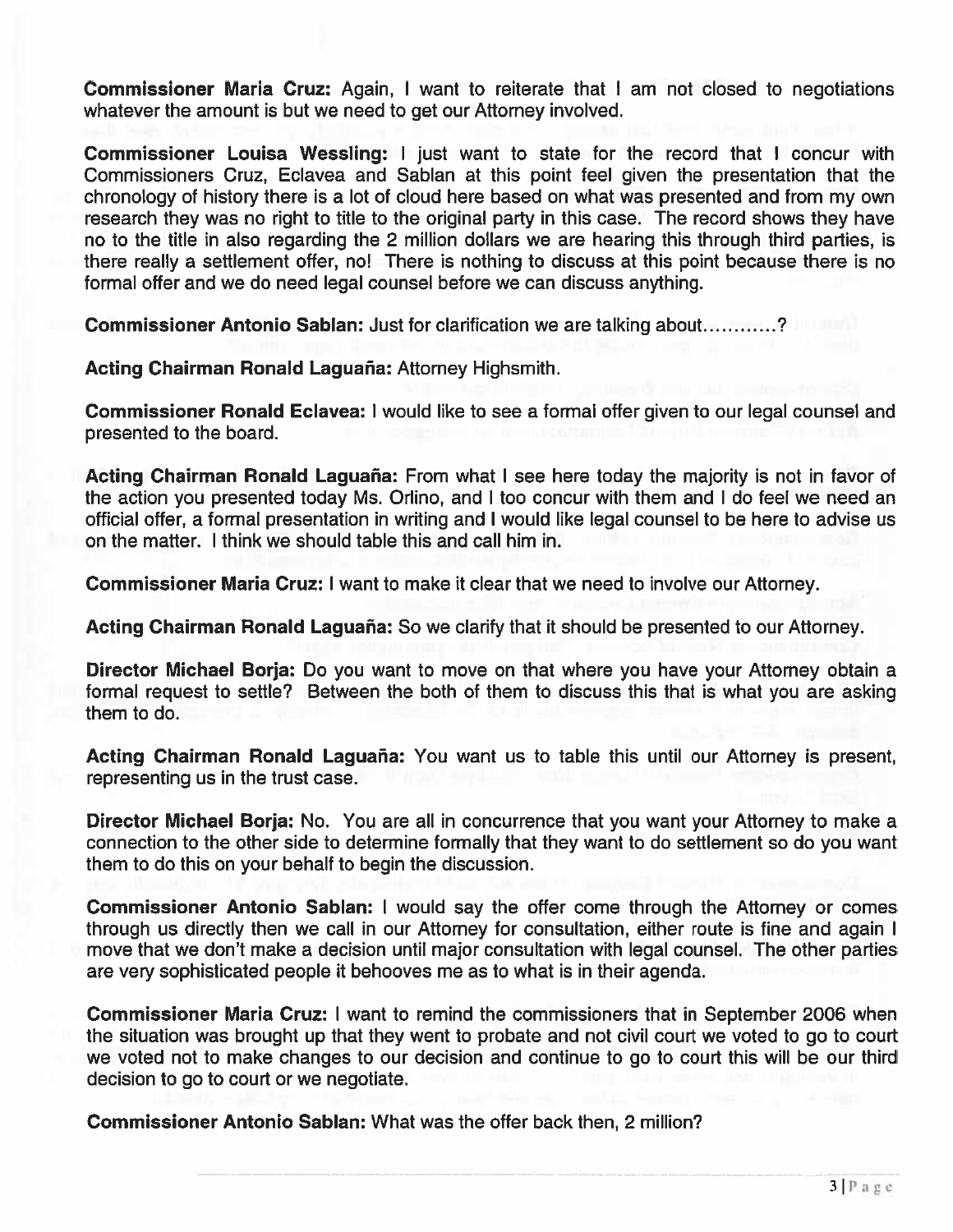#### Commissioner Maria Cruz: 2 million.

If that third party offer had validity not formal, if there is validity it is incumbent upon them to formalize it with legal counsel, then he can tell us it is <sup>a</sup> formal offer.

Director Michael Borja: This commission needs to make <sup>a</sup> decision what direction you want the commission to take and what legal counsel is exercising your desire make <sup>a</sup> motion so we know what exactly what it is you want. I have heard many different things here today; you all want the same thing but make <sup>a</sup> motion and say what you want the direction so we can give clarity to what you want.

Commissioner Antonio Sablan: I move that we will not discuss further this proposal unless there is <sup>a</sup> formal proposal made to the Commission or through legal counsel.

Commissioner Louisa Wessling: I second the motion.

Acting Chairman Ronald Laguaña: Open for discussion now.

Commissioner Anita Orlino: Just to clarify the offer is coming from our legal counsel which is Highsmith?

Commissioner Antonio Sablan: It could be presented to us via Highsmith or to the board of course if presented to the board we ge<sup>t</sup> Highsmith to come in and consult us.

Acting Chairman Ronald Laguaña: Any other discussions.

Commissioner Ronald Eclavea: Can you clarify your motion again?

Commissioner Antonio Sablan: I move that we will not discuss further this proposal any longer unless there is <sup>a</sup> formal proposal made to the Commission directly or through legal counsel, assistant AG Highsmith

Commissioner Ronald Eclavea: How would we know if it is <sup>a</sup> formal offer if it is not through our legal Counsel?

Commissioner Antonio Sablan: In <sup>a</sup> way that they pu<sup>t</sup> it in black and white.

Commissioner Ronald Eclavea: There are many parties and they give it to us directly that is a valid formal offer.

**Commissioner Antonio Sablan:** That is why we need our counsel to advise us whether or not it is a good or not good offer.

Commissioner Louisa Wessling: Any formal offer would have to be made by someone who is authorized on behalf of whoever this settlement offer is coming from and it would have to be verified. I think the point of Commissioner Sablan motion is since there is nothing that is tangible or verifiable and there is no reason for us to be even talking about it at this point because it is all here say you can't operate on here say and there is no reason to keep talking about it.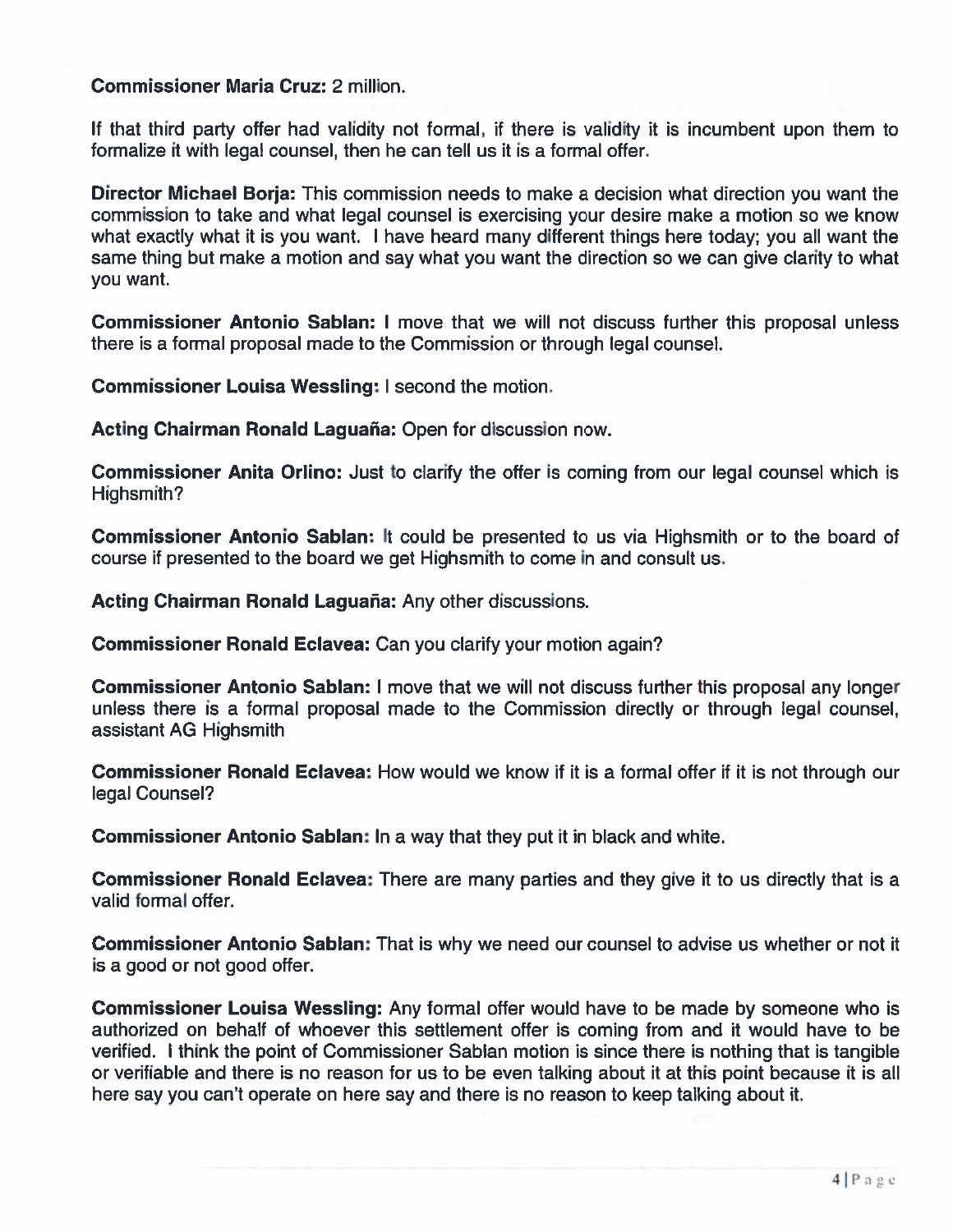Acting Chairman Ronald Laguaña: Point taken. There is <sup>a</sup> motion made by Commissioner Sablan and seconded by Commissioner Wessling we now vote, all in favor say "aye" and raise your hands.

Commissioners: "aye"

Acting Chairman Ronald Laguaña: Majority passes we have five.

Commissioner Maria Cruz: This is progress in us taking <sup>a</sup> look at formal means to communication.

Acting Chairman Ronald Laguaña: So Mr. Director we do have direction now on that matter.

Director Michael Borja: I will be submitting <sup>a</sup> letter directly to the Attorney General's office informing them with this motion and to proceed in obtaining <sup>a</sup> formal offer.

Commissioner Louisa Wessling: We didn't vote for them to ge<sup>t</sup> <sup>a</sup> formal offer for us we voted on that we have no reason to discuss anything unless the other side makes or takes the initiative to pu<sup>t</sup> in writing what they are supposedly offering.

Commissioner Anita Orlino: I heard that they are to propose an offer.

Attorney Nicolas Toft: I have it written down as "there is no further discussion on the settlement unless <sup>a</sup> formal offer is made through our legal counsel".

Commissioner Ronald Eclavea: That is received through our legal counsel or the commission.

Commissioner Anita Orlino: It is the same.

Commissioner Louisa Wessling: I don't want it to be construed that we are telling them or encouraging them to make <sup>a</sup> settlement. And if there is indeed <sup>a</sup> settlement why aren't they making it to us in writing.

Director Michael Borja: Your motion is unless an offer was made from the other side or through your legal counsel so I will inform your legal counsel of your motion so that if he receives an offer he knows what it is. It will also allow him to say to the other side "look, here is the motion other side they are waiting to hear from you"

Acting Chairman Ronald Laguaña: Whether they come in front of us, I want to see them right in front of me.

Commissioner Ronald Eclavea: There is nothing to stop them from making an offer. That was always on the table the pas<sup>t</sup> few years they could settle out of court.

Acting Chairman Ronald Laguaña: Any other court matters?

Commissioner Antonio Sablan: Could I move that we ask Mr. Highsmith to come back to us?

Acting Chairman Ronald Laguaña: And give us an update.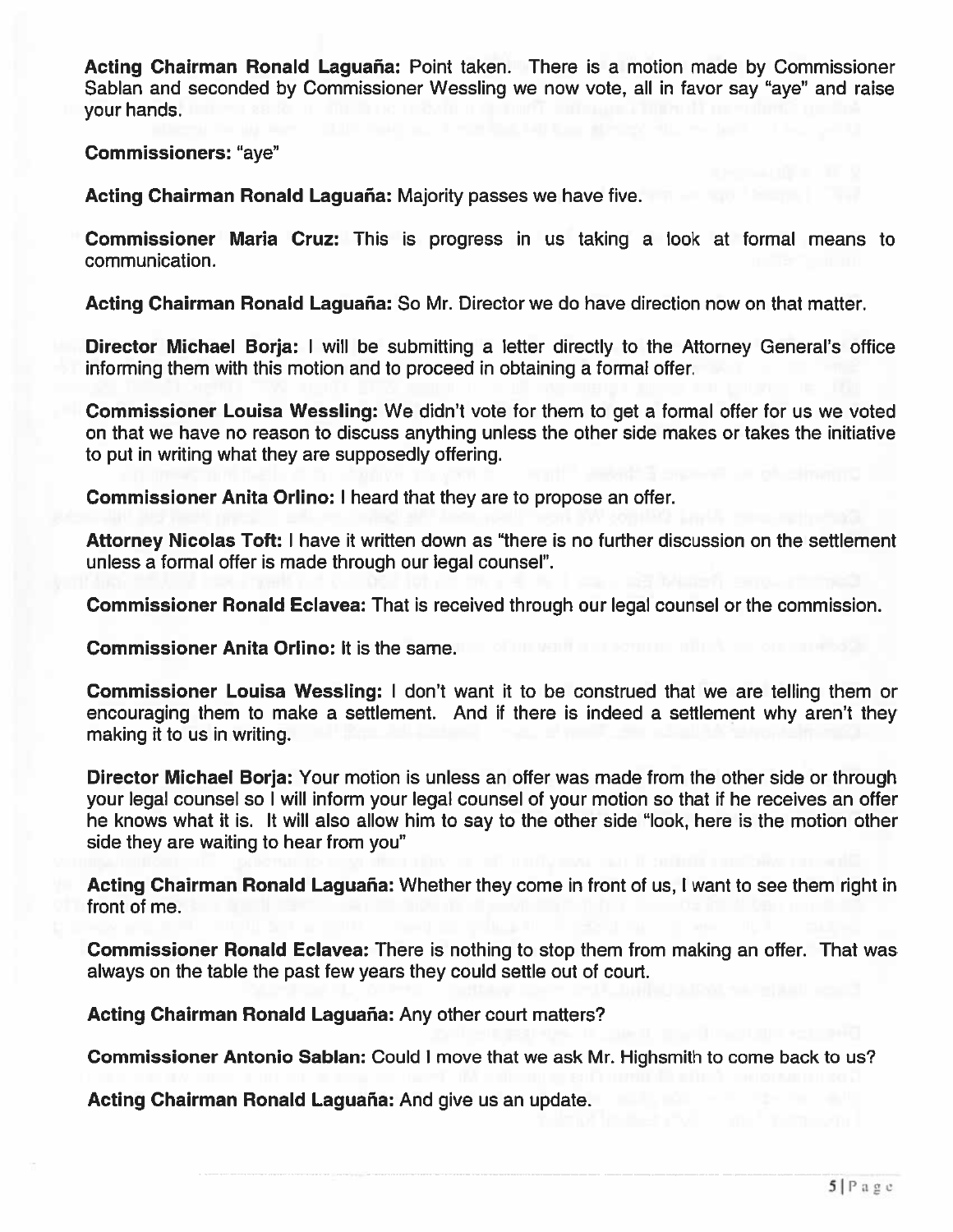Commissioner Ronald Eclavea: I second that.

Acting Chairman Ronald Laguaña: There is <sup>a</sup> motion on the floor; does it need to be <sup>a</sup> motion? Okay, we pu<sup>t</sup> that on our agenda and we ask him to be presen<sup>t</sup> and give us an update.

#### V. New Business

#### WIC- Tenant Improvement Allowance

Acting Chairman Ronald Laguaña: Item number V, new business. We all received that letter through email.

Commissioner Anita Orlino: No I didn't ge<sup>t</sup> that through email.

Acting Chairman Ronald Laguaña: The letter is from the Director of Public Health and Social Services, we received <sup>a</sup> reques<sup>t</sup> for Tenant Improvement Allowance based on <sup>a</sup> resolution 2012- 001 referencing the lease agreemen<sup>t</sup> for lot number 2276 Guam WIC Office 15-600 Mariner Avenue, Tiyan. Guam. Through my understanding we have <sup>a</sup> memorandum of agreemen<sup>t</sup> on this matter and to summarize it

**Commissioner Ronald Eclavea:** I think what they are trying to do is offset improvements

Commissioner Anita Orlino: We have discussed this before on the building itself but this looks like comfort.

Commissioner Ronald Eclavea: They are asking for \$50,000 but they spen<sup>t</sup> \$80,000 but they are only asking to offset \$50,000.

Commissioner Anita Orlino: Are they up to date on their payment.

Director Michael Borja: No they are not.

Commissioner Anita Orlino: Then let us not discuss this until they are up to date

Director Michael Borja: There is <sup>a</sup> reason why they are not up to date.

Commissioner Anita Orlino: What is it?

Director Michael Borja: It has everything to do with their type of funding. The federal agency held them from releasing funds for rental and they are working that issue out right now. They have not had legal counsel and our previous legal counsel has moved there and she is tasked to determine how they can ge<sup>t</sup> USEPA will authorize them to release the monies they are working on this; they are not trying to be blatantly delinquent on their account they have been restricted.

Commissioner Anita Orlino: How much are they in arrears, do we know?

Director Michael Borja: It was in your last meeting.

Commissioner Anita Orlino: This is just like Mr. Pearson who is not up to date we don't want to give him <sup>a</sup> chance. We gave them <sup>a</sup> tenant improvement allowance and they are still delinquent. understand they 100% federal funded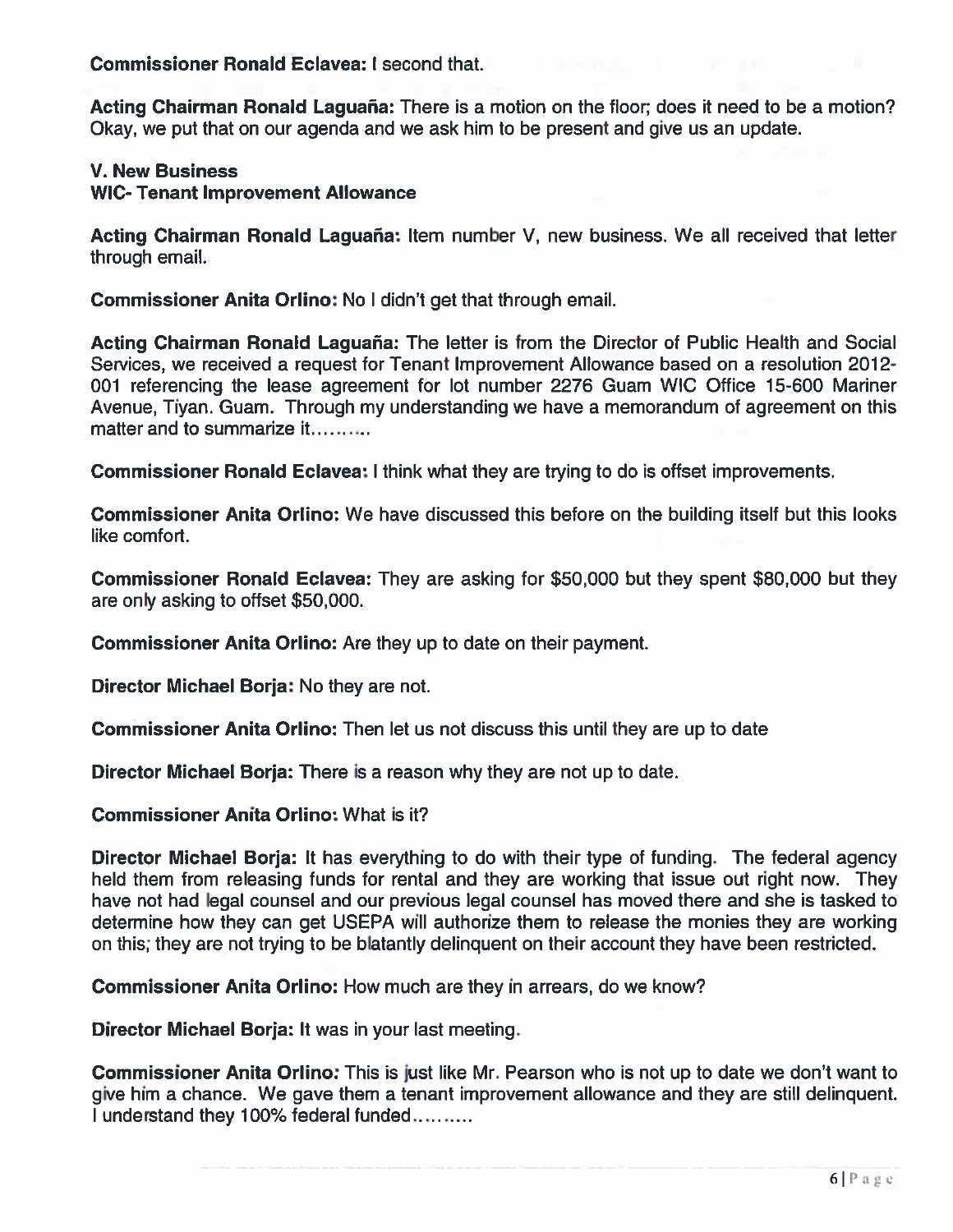Acting Chairman Ronald Laguaña: Commissioner Orlino I think we should move to discuss this matter with GEDA to give us an update.

Commissioner Anita Orlino: Okay can we table this.

Acting Chairman Ronald Laguaña: Yes we will put that report pending GEDA's report on the matter and advise us I think that is how we did it in the past. We can even have them come in and give <sup>a</sup> full presentation that is what they did the last time. Put that on the agenda GEDA and public health representatives should be here to give us <sup>a</sup> presentation.

Commissioner Maria Cruz: We should copy them on this reques<sup>t</sup> of the offsets.

Commissioner Antonio Sablan: Does GEDA have <sup>a</sup> copy of the letter?

Acting Chairman Ronald Laguaña: Let's forward that copy to GEDA.

Karen Charfauros: I think it was routed to us because you are thinking of taking over the management.

Director Michael Borja: You have communicated with them that this commission will be managing this lease.

Commissioner Anita Orlino: Oh! Okay. The MOU is forthcoming right?

Director Michael Borja: It has already been signed by ancestral and it has been forwarded to public health.

Acting Chairman Ronald Laguaña: So here is what we can do we could form <sup>a</sup> subcommittee maybe assign two people to review this matter and repor<sup>t</sup> to us recommendations and we bring it up to the board. Any volunteers?

Commissioner Ronald Eclavea: Could we touch on it <sup>a</sup> little.

Acting Chairman Ronald Laguaña: It is <sup>a</sup> lot of information.

Commissioner Ronald Eclavea: They are asking \$50,000.

Commissioner Anita Orlino: They are only asking \$50,000?

Commissioner Ronald Eclavea: That is what I gathered they spen<sup>t</sup> \$80,000 they are asking to offset \$50,000 I just want to discuss if this amount is justifiable or form <sup>a</sup> subcommittee. If we can handle it here and right now we can handle this task without forming <sup>a</sup> subcommittee.

Acting Chairman Ronald Laguaña: Good thought Ron but I am thinking they should provide receipts of their cost .....

Commissioner Ronald Eclavea: Let us just look at what they itemize real quickly and ask ourselves if that \$50,000 is justifiable.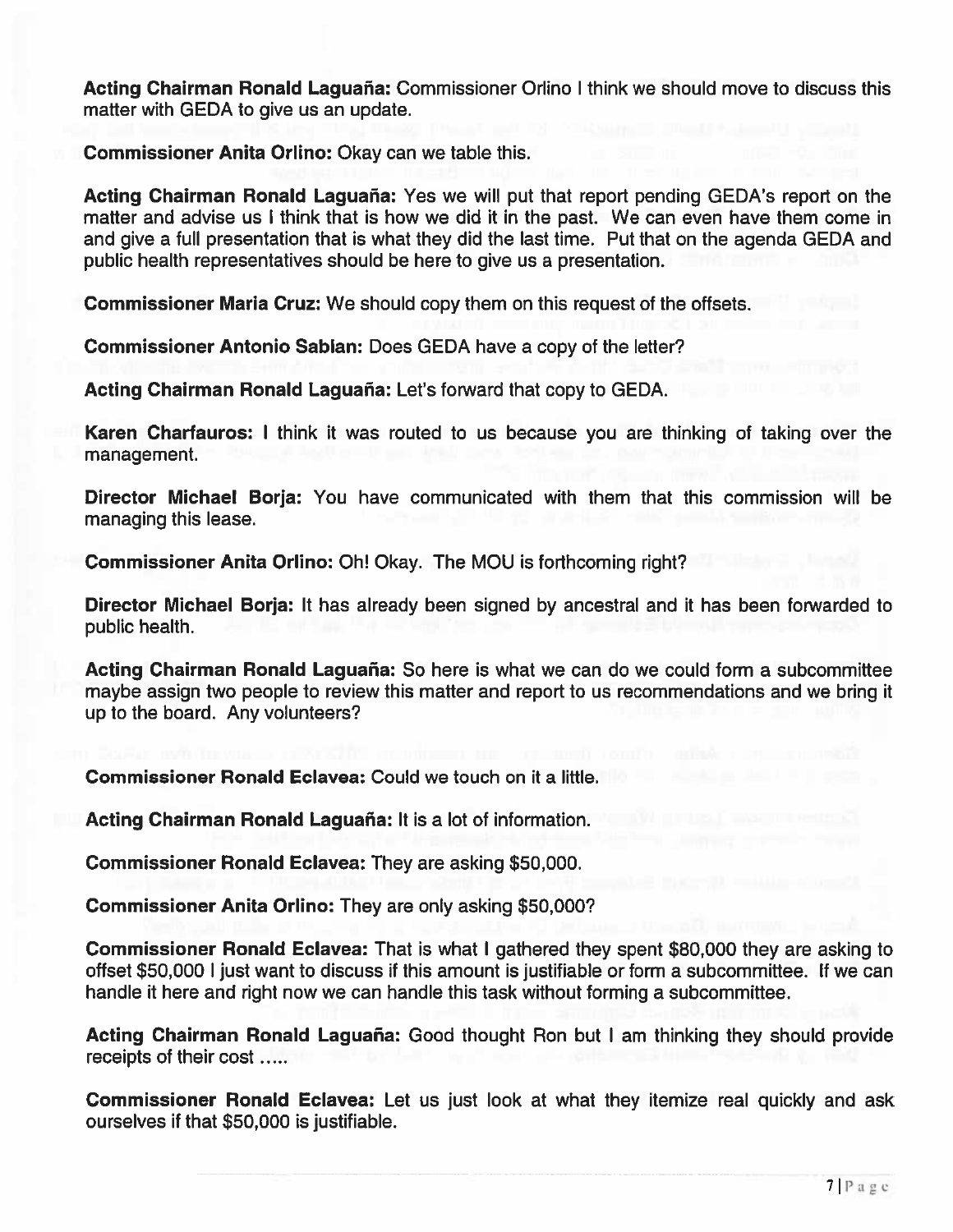Commissioner Anita Orlino: They have <sup>a</sup> purchase order.

Deputy Director David Camacho: This has been brought up to you in the past about two years ago concerning the arrears and it went to the board the motion was approved that any improvement on the structure the cost will be credited to what they owe

Commissioner Ronald Eclavea: I remember that.

Commissioner Anita Orlino: But that was on the structure

Deputy Director David Camacho: You base yourselves on the receipt and what they did if they paved the sidewalk it doesn't mean you have to pay for that.

Commissioner Maria Cruz: I think we have already done that some time ago we already offset <sup>a</sup> lot of items this is something new now.

Deputy Director David Camacho: We never offset anything because we went to the Department of Administration and we took what they owe from their account to pay the arrears of about \$200,000, I went through that with DOA.

Commissioner Maria Cruz: So this is something new then?

Deputy Director David Camacho: I mention that because there was <sup>a</sup> motion and approval and it is binding.

Commissioner Ronald Eclavea: Maybe you are right we will wait for GEDA.

Acting Chairman Ronald Laguaña: All we need is to ge<sup>t</sup> the balance due. The building improvement the cost is \$50,352.85 but the rough estimate at the bottom here \$79,000 - \$82,000 is that inclusive of what other?

Commissioner Anita Orlino: (reading from Resolution 2012-001) resolved that GALC may consider TIAs as lease rent offsets for local governmen<sup>t</sup> entities.

Commissioner Louisa Wessling: The \$50,000 is just for air conditioning and other incidentals water blasting, painting and civil work but replacement for the unit and the duct.

Commissioner Ronald Eclavea: From what I understand that is what they are asking for.

Acting Chairman Ronald Laguaña: Do we have estimated amount of what they owe?

Karen Charfauros: About \$200,000.

Acting Chairman Ronald Laguaña: Has this been completed Director?

Deputy Director David Camacho: We have never credited them anything.

Acting Chairman Ronald Laguaña: But have they done this already?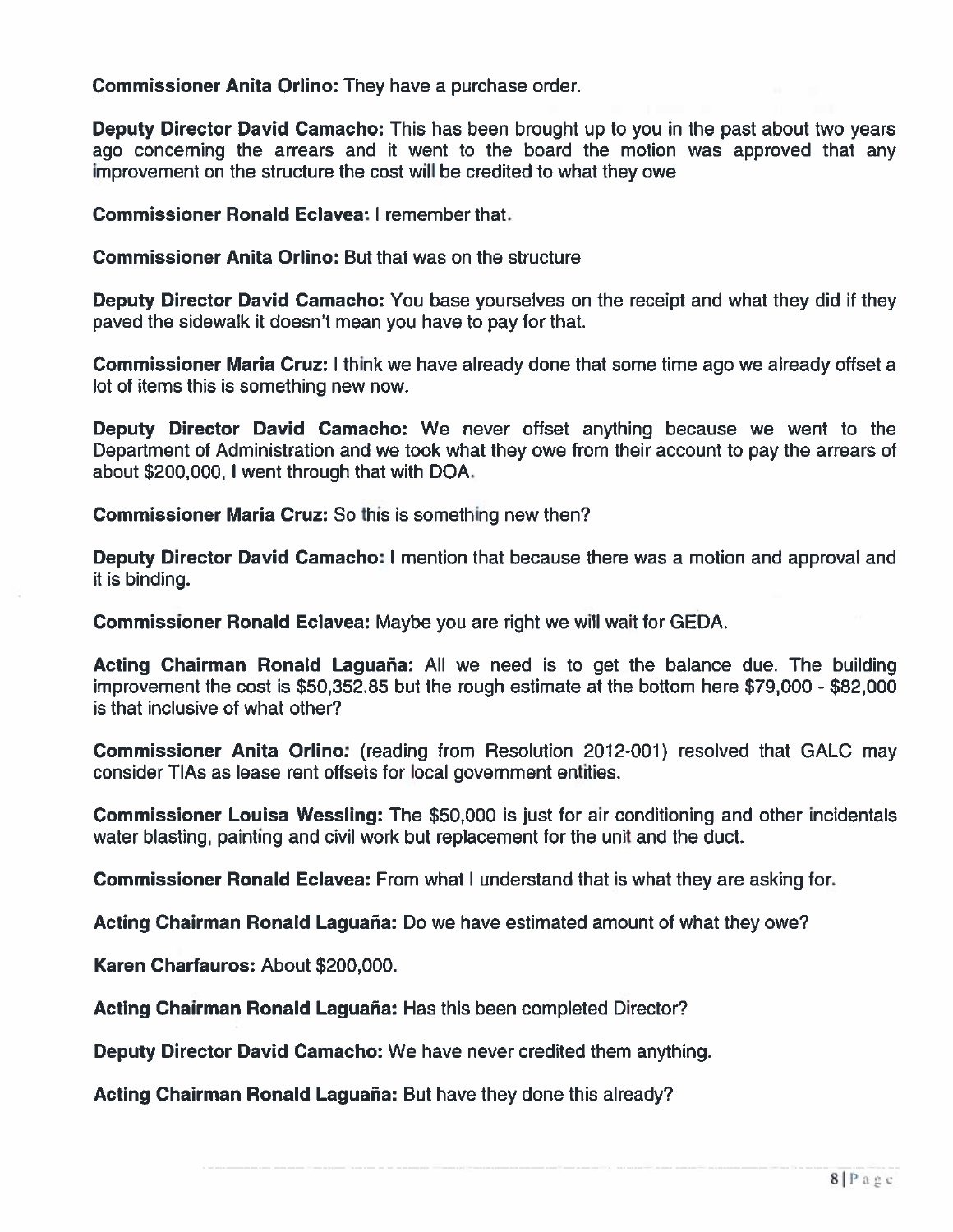Commissioner Ronald Eclavea: Yeah it says completed. Acting Chairman Ronald Laguaña: I didn't see that, let us conduct an inspection?

Commissioner Maria Cruz: Does our MOU expire because if GEDA is still around we should involve them and we are paying for it and they are familiar and I recall there was an offset I just need <sup>a</sup> refresher would be the right division it give us an answer of any cost incurred and did we defray the cost. I think that was <sup>a</sup> time when we did ge<sup>t</sup> paid <sup>a</sup> lot and we pu<sup>t</sup> it on one side.

Acting Chairman Ronald Laguaña: These are showing GSA purchase orders from 2016. There is <sup>a</sup> receipt from May 2016 and August 25, 2016 of 25,000.

Commissioner Ronald Eclavea: Here is our license agreemen<sup>t</sup> in the back.

Commissioner Antonio Sablan: Just to point out the license agreemen<sup>t</sup> was renewed in January 1, 2015 and the term is for 10 years. Two things that comes into my mind the lessee should have known all these things that are needed and I as <sup>a</sup> landlord consider these improvement is <sup>a</sup> major long term structural improvements, electrical, generator even the air conditioning itself it benefits us in the long run I am open to discussion on giving them credit this could be <sup>a</sup> win-win approach.

Acting Chairman Ronald Laguaña: I agree. Since this was purchase in June 2016 for \$50,000 unit and <sup>a</sup> \$25,000 installation for labor I think we should go check it out, look at the facility.

Commissioner Antonio Sablan: I think you are right about that we should be inspecting our assets.

Acting Chairman Ronald Laguaña: They have <sup>a</sup> balance of \$200,000 dollars I think we should give them credit but we need to verify.

Commissioner Antonio Sablan: I am not inclined to give them \$50,000 credit there is give and take within that.

Acting Chairman Ronald Laguaña: Let us plan that.

Commissioner Ronald Eclavea: Could we ge<sup>t</sup> input into our Directors?

Commissioner Antonio Sablan: Let us ask our broker here to give us an idea.

Commissioner Louisa Wessling: I would definitely do an inspection to confirm new units were installed, that is number one, and number 2 I am trying to understand the totals here this chart I see that the 53,000 <sup>a</sup> collective sum of different location because I see under Tiyan clinic and then it cuts off and I cannot see the figures and then I see \$6,900 for Dededo clinic I am assuming that the sum is for these different clinics for the air conditioning so my question would be is the air-conditioning for the Tiyan and satellite clinic. Wherever we are at an inspection is due

Acting Chairman Ronald Laguaña: And to clarify are those facilitates within our jurisdictions

Deputy Director David Camacho: Only the WIC building in Tiyan.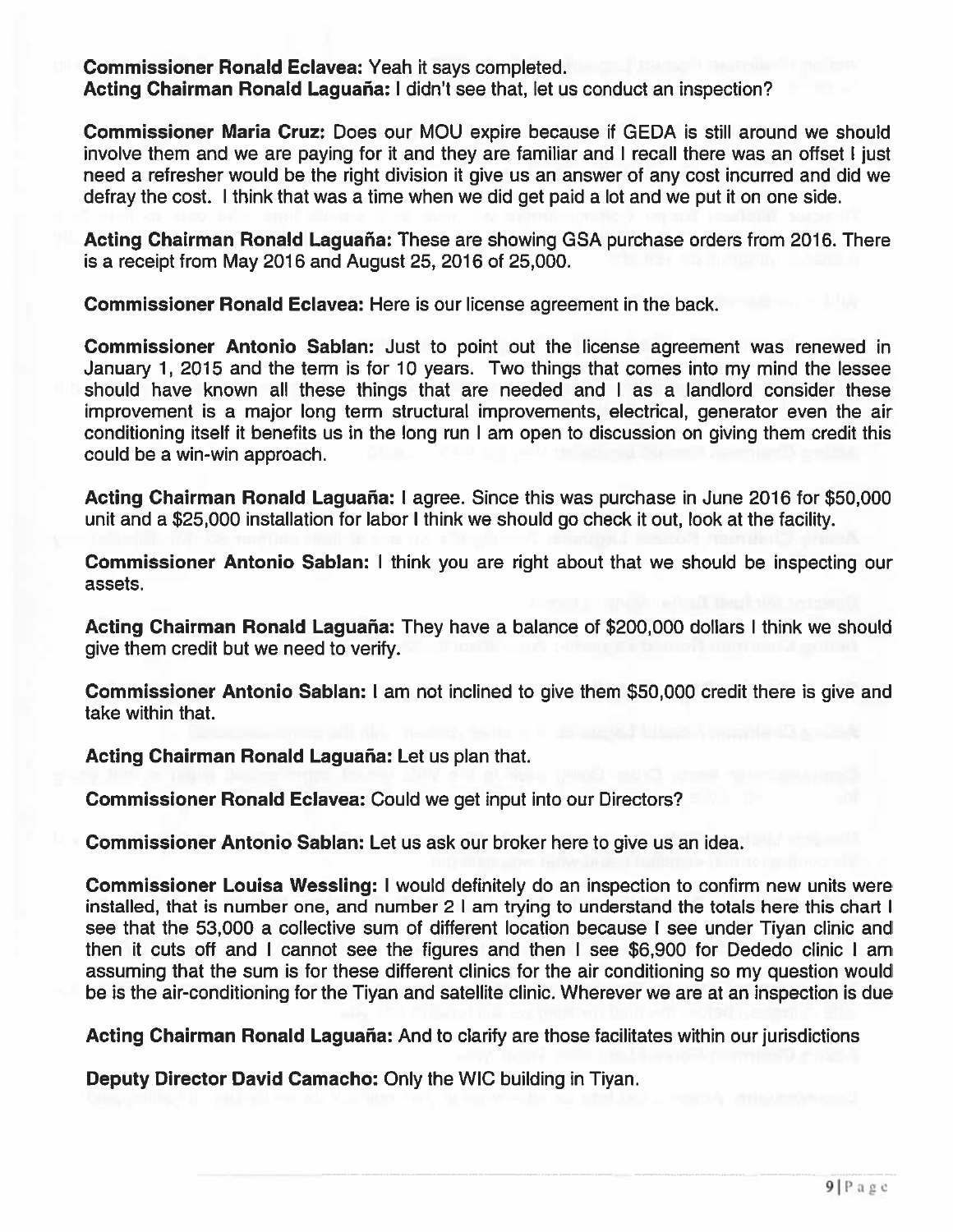Acting Chairman Ronald Laguaña: Only the WIC so we conclude that only that amount would be offset.

Commissioner Antonio Sablan: I don't think it would be too much on our par<sup>t</sup> to inspect.

Commissioner Louisa Wessling: We have to do that.

Director Michael Borja: Commissioners we have land agents here who can do that, take pictures and conduct an inspection and make contact with this individual who is the property manager, program coordinator.

**All Commissioners:** Thank you

Acting Chairman Ronald Laguaña: That settles that matter.

Director Michael Borja: We are also in consulting with our accounting firm to confirm that our audit and what is acceptable and allow.

Acting Chairman Ronald Laguaña: Very good Mr. Director.

#### VI. Reports

Acting Chairman Ronald Laguaña: Any reports we are at item number six, Mr. Director any reports?

Director Michael Borja: None to report.

Acting Chairman Ronald Laguaña: What about the Deputy Director?

Deputy Director David Camacho: None.

Acting Chairman Ronald Laguaña: Any other concem with the commissioners?

Commissioner Maria Cruz: Going back to the WIC tenant improvement when is that going to………… Mr. Borja you are going to assign somebody to inspect the facility

Director Michael Borja: Yes to look specifically at what was installed. They provided invoices of the contractor that installed it and what was paid out

Acting Chairman Ronald Laguaña: And it is not that it will fulfill the \$200,000 that they owe.

Commissioner Maria Cruz: Is it reasonable to ask to ge<sup>t</sup> <sup>a</sup> repor<sup>t</sup> in the coming meeting?

Director Michael Borja: They should be able to inspect before the next meeting and if they are able to inspect before the next meeting we will forward it to you.

Acting Chairman Ronald Laguaña: Thank you.

Commissioner Antonio Sablan: Director when in your opinion are we looking at getting paid.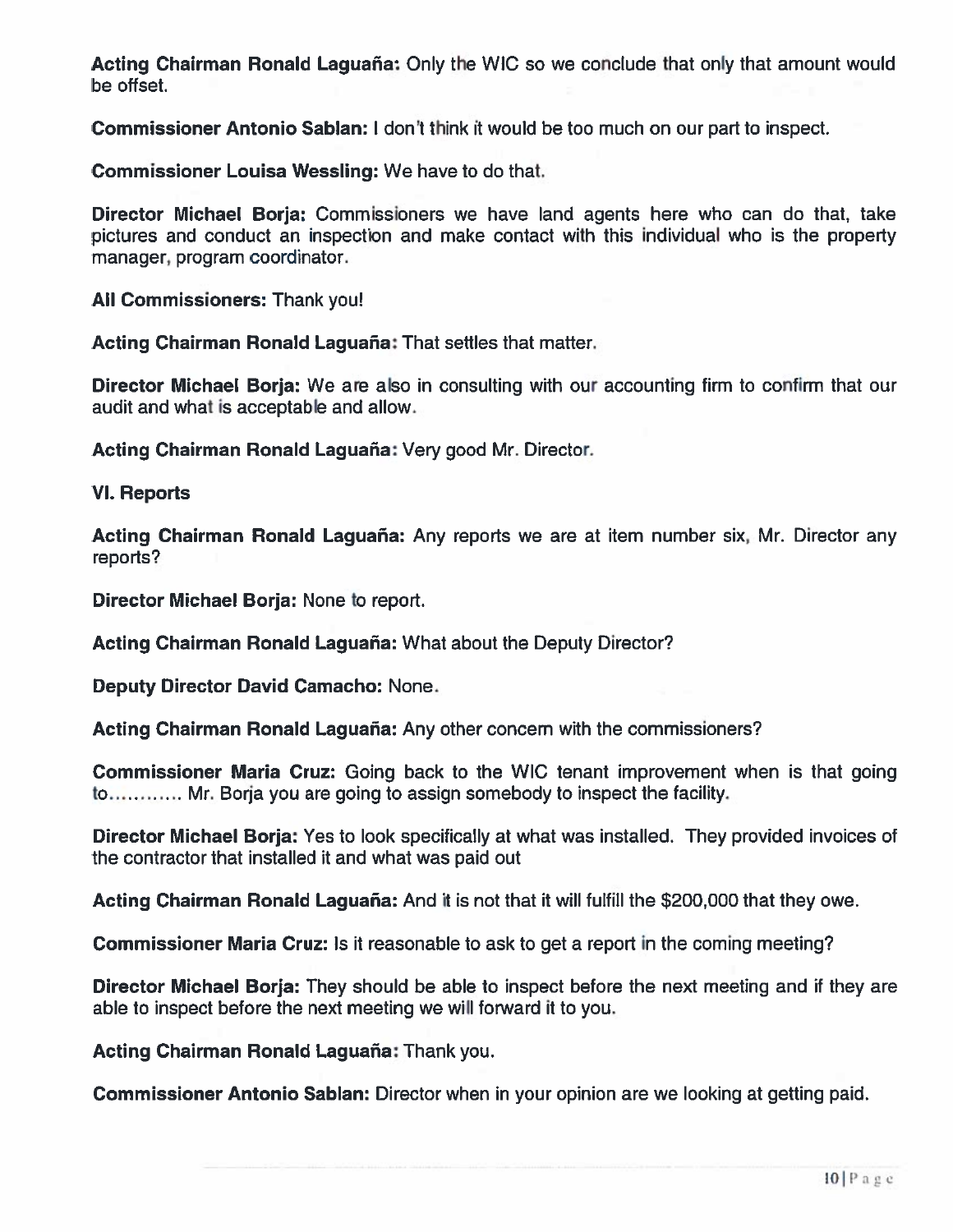Director Michael Borja: Like I said I just happen to be discussing with our former Attorney who came in this morning it would be the first order of business to make sure there are no conflict in your eyes because she sees that she once represented this commission and she now represents <sup>a</sup> client of this commission and is there an issue of conflict and if there is she will be the first to raise her hands anyway but if we think she shouldn't be doing this on their behalf then state so. The question was

Commissioner Antonio Sablan: We are talking about discounting them but when are we going to ge<sup>t</sup> paid?

Director Michael Borja: And that is her first order of business with USEPA is to authorize the paymen<sup>t</sup> of rent from the funds they are supplying. They came out of nowhere when the said that they have been paying for rent for the last 10 years you should already own <sup>a</sup> building. You can't say her is your money for rent and then say you should have been using it for <sup>a</sup> building purchase it wasn't the directive from the beginning. She has go<sup>t</sup> to work that out and it is just <sup>a</sup> matter of releasing the funds to you. They are understanding, and I have had chats with the administrator and deputy administrator of EPA they are remorseful but it is only because  $\ldots$ ......... is this WIC?

Commissioners: yeah!

Director Michael Borja: I am sorry I am mixing it up this is the same situation with USEPA but in WIC's case they have funds tied up too, but I will check with them to.

Acting Chairman Ronald Laguaña: Thank you Mr. Director any other questions?

Commissioner Maria Cruz: There was <sup>a</sup> few of us that supposed to come up with <sup>a</sup> revision of MOU with GEDA. It is going to expire.

Acting Chairman Ronald Laguaña: We formed <sup>a</sup> subcommittee can we pu<sup>t</sup> that on the agenda for the next meeting an update on GEDA MOU <sup>a</sup> revision.

Commissioner Maria Cruz: It is my understanding we are going to email our thoughts.

Acting Chairman Ronald Laguaña: Well, do something and presen<sup>t</sup> it on the next meeting.

Commissioner Maria Cruz: Karen you provided both MOU's.

Karen Charfauros: They were both attached if you didn't ge<sup>t</sup> it let me know and I will re-send it to you.

Acting Chairman Ronald Laguaña: I am sure everybody has received all those emails. Thank you Karen I have been receiving <sup>a</sup> lot of your correspondence.

Commissioner Antonio Sablan: How do we resolve our rules and regulations?

Commissioner Ronald Eclavea: It is with the Attorney General's office.

Acting Chairman Ronald Laguaña: Let's put that on agenda and can we get a report on that Director, Attorney Toft.